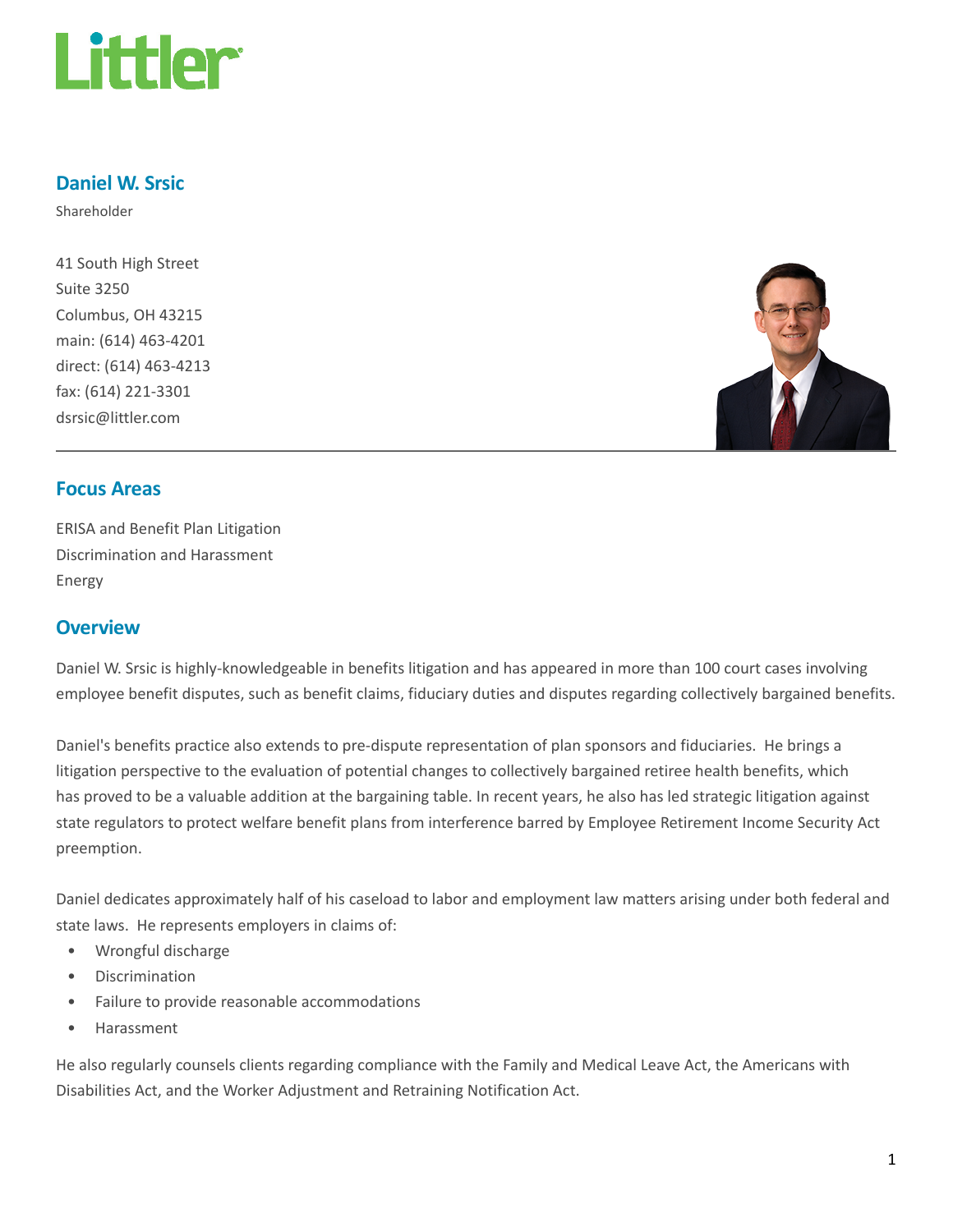

Daniel is a leader in the firm's Employee Benefits Litigation Practice Group.

In law school, Daniel was associate editor of the Comparative Labor Law Journal, in which an article he wrote was published.

# Professional and Community Affiliations

- Member, Labor Law Section, Ohio Bar Association
- Member, Labor Law Section, Columbus Bar Association
- Member, Employee Benefits Subcommittee, Labor Law Section, American Bar Association
- Member, Life, Health and Disability Committee, DRI The Voice of the Defense Bar

## Recognition

- Named, The Best Lawyers in America©, 2012-2022
- Named, Lawyer of the Year, Employee Benefits (ERISA) Law, Columbus, The Best Lawyers in America©, 2013

## **Education**

J.D., University of Pennsylvania Law School, 1994

B.A., Indiana University of Pennsylvania, 1991, summa cum laude

# Bar Admissions

Ohio

## Languages

Spanish

## Publications & Press

Best Lawyers in America© 2022 Edition Honors More Than 240 Littler Lawyers Littler Press Release August 19, 2021

Best Lawyers in America© 2021 Edition Honors More Than 250 Littler Lawyers

Littler Press Release August 20, 2020

Best Lawyers in America© 2020 Edition Honors More Than 200 Littler Lawyers; 14 Named Lawyer of the Year Littler Press Release August 15, 2019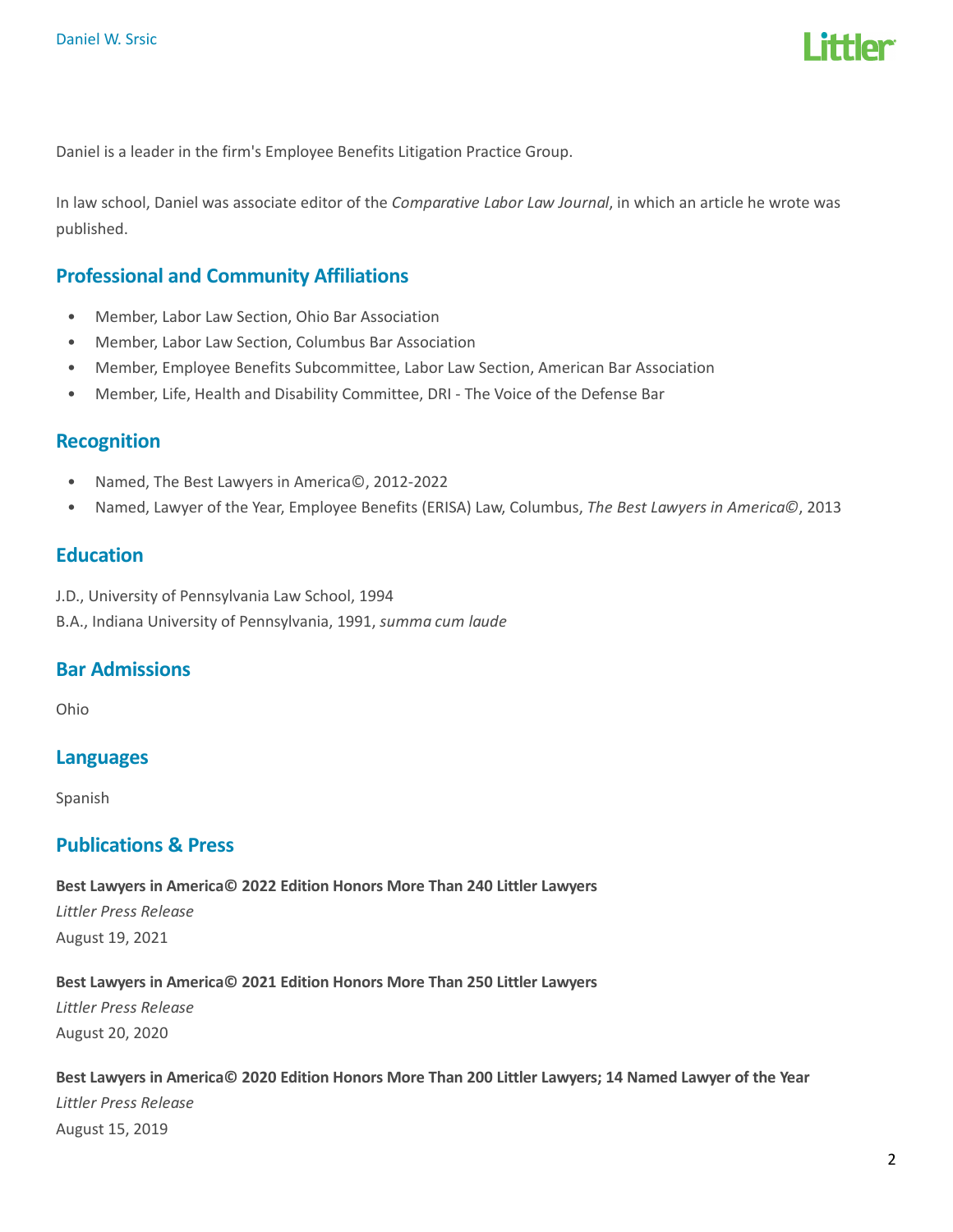

#### Best Lawyers in America© 2019 Edition Honors More Than 200 Littler Lawyers

Littler Press Release August 15, 2018

#### Best Lawyers in America© 2018 Edition Honors More Than 200 Littler Lawyers

Littler Press Release August 17, 2017

#### The Best Lawyers in America© Honors More Than 180 Littler Lawyers in Its 2017 Edition

Littler Press Release August 16, 2016

# Littler Attorneys Recognized in the Best Lawyers in America© 2016 Edition

Littler Press Release August 18, 2015

#### Littler Attorneys Included in the Best Lawyers in America© 2015 Edition

Littler Press Release August 18, 2014

# U.S. Supreme Court Holds that ERISA Plan Can Enforce Contractual Limitations Provision to Bar Benefit Claim Lawsuit Littler Insight

December 17, 2013

#### Littler Attorneys Named in Best Lawyers in America® 2014 Edition

Littler Press Release August 15, 2013

# Best Lawyers in America® Names 164 Littler Attorneys to 2013 Edition

Littler Press Release September 7, 2012

## Connecticut Federal District Court Holds that Jury Trial May Be Available Under ERISA

Littler ASAP February 2, 2012

## Best Lawyers in America® Names 108 Littler Lawyers to 2012 Edition

Littler Press Release September 12, 2011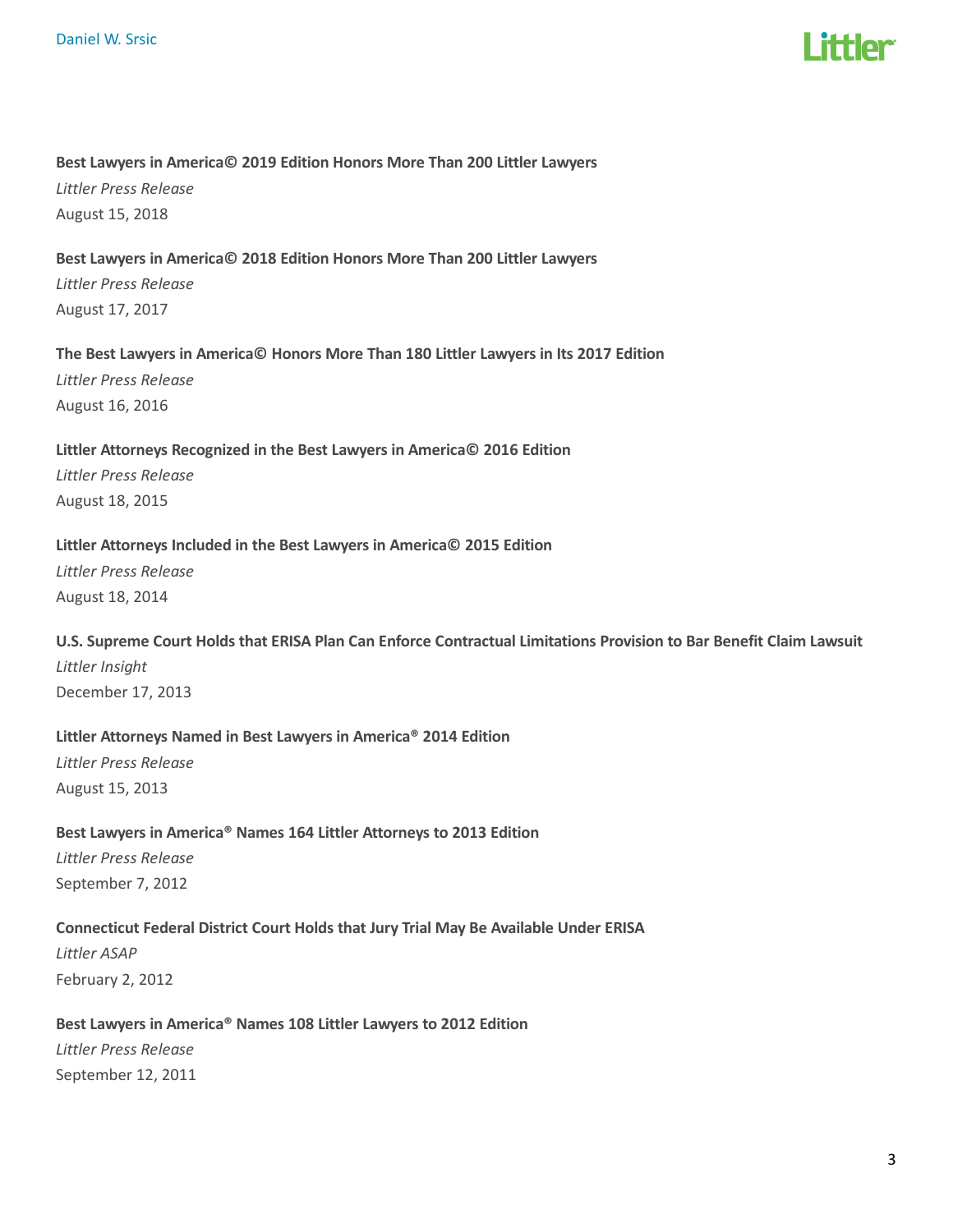

#### The Seventh Circuit Dismisses ERISA 401(k) Revenue Sharing & Excessive Fee Lawsuit

Littler Insight February 20, 2009

#### Supreme Court Addresses the Remedies Available for Fiduciary Breach Under ERISA

Littler Insight February 26, 2008

## Supreme Court Breathes New Life Into the Ability of Benefits Plans to Sue Under ERISA to Seek Recoupment

Littler Insight May 19, 2006

# Recent Legislative and Regulatory Provisions Require That Employers Pay Close Attention to Their Employee Benefits Plans Littler Insight March 31, 2003

# Speaking Engagements

2017 Hot Topics in Employment & Labor Law Columbus, OH February 2, 2017

# ERISA Disability: Hot Button Topics 2015 Eastern Claims Conference - Excellence Through Education, New York, NY February 24, 2015

# Regulatory Impacts on Administering Wellness Programs

Health Action Council Ohio, Columbus, OH January 29, 2015

## ERISA Benefit Claims

Ohio State Bar Association, Cleveland, OH July 23, 2014

ERISA Benefit Claims Ohio State Bar Association, Columbus, OH July 16, 2014